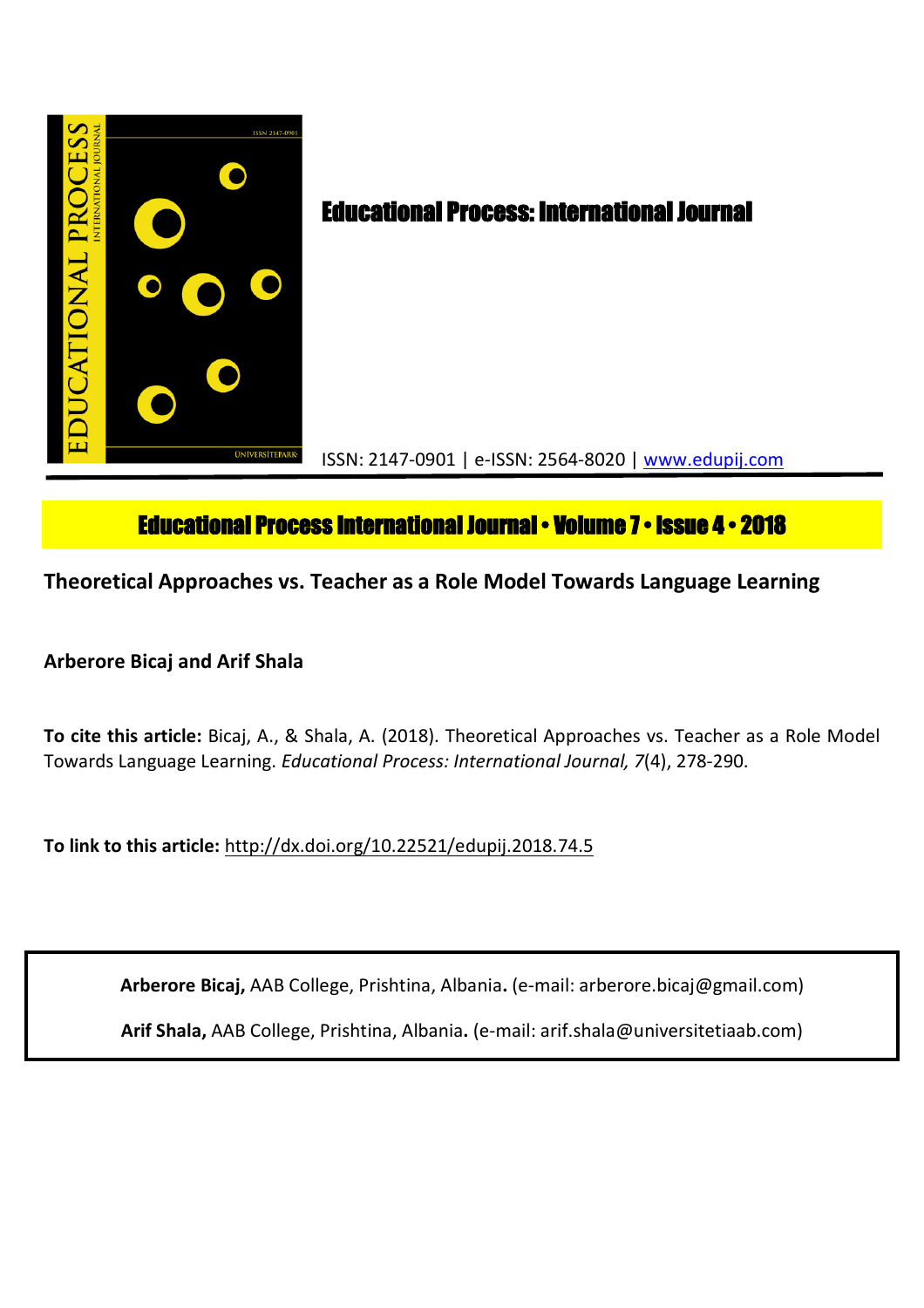### EDUPIJ • Volume 7 • Issue 4 • 2018 • pp. 278–290.

## **Theoretical Approaches vs. Teacher as a Role Model Towards Language Learning**

## ARBERORE BICAJ and ARIF SHALA

#### **Abstract**

Everyone learns a foreign language in their own way, but generally it is never considered to be very easy. The way a foreign language is taught is a significantly important area of academic research. This paper tries to identify the ways in which a foreign language can be most easily learned in order to identify the best strategies. Acknowledging the global impact of the English language, this paper explores the theoretical approaches, starting from the Communicative Language Teaching (CLT) approach and the Task-based approach. Also considered is the role of the teacher as a model in language learning. Therefore, in order to reach conclusions, foreign language learning has been approached on a theoretical level by examining the international literature. In this way, a compilation of the literature has been produced and analyzed in order to fulfill the purpose of this research.

**Keywords:** foreign language, role model, communicative language teaching approach, task-based learning, teacher.



EDUPIJ • ISSN 2147-0901 • e-ISSN 2564-8020 Copyright © 2018 by ÜNİVERSİTEPARK edupij.com

………………………………………........….....………………………………...……………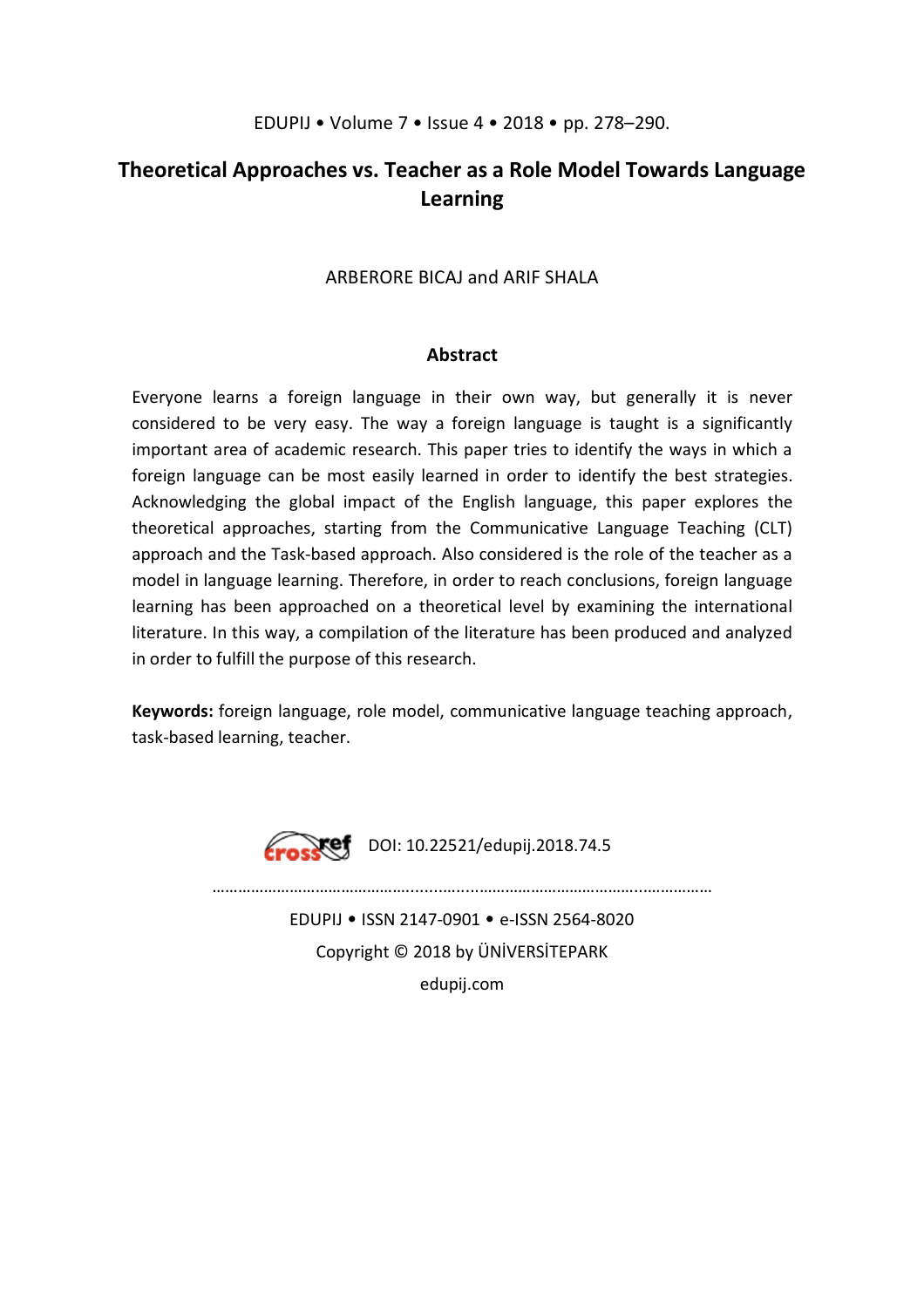#### **Introduction**

Over the years, one important question in language studies has been how languages are learned, and more specifically, how a second language is acquired. In this regard, there is a general understanding that people learn a second language to different levels of achievement, which makes it very important to understand how is it that some are more effective than others when it comes to learning a second language (Sykes, 2015). According to the literature, strategies used in language acquisition are of particular importance (Oxford, 1990). To that end, Rubin (1975) explained that strategies refer to the techniques used by learners in order to learn a language. Oxford (1990) expanded on this definition by noting that learning strategies are the techniques used by learners to store, retrieve and use the acquired information. According to Oxford (1990), learning strategies are none other than the actions of the learner which serve the purpose of making learning effective and easier, but also more enjoyable. Overall, learning a second language is a very complex process that involves metacognition, cognition and ultimately effective strategies (O'Malley & Chamot, 1990).

A number of researchers have attempted to explore what makes a good learner (Cohen & Macaro, 2007; Eckman, Highland, Lee, Mileham, & Rutkowski Weber, 2010; Griffiths, 2008; Ortega, 2013). Evidently, successful English language learners employ learning strategies more often when compared to learners who were not as successful (Green & Oxford, 1995). Furthermore, successful learners use higher level strategies more effectively and more often when learning (Lan & Oxford, 2003). A study by Lan (2005) involved 1,191 elementary school children learning English as a second language, and explored the learning strategies employed by the students. The data suggested that students used strategies such as analyzing mistakes in order to not remake them, asking for help in understanding words, relaxing strategies to avoid stress, flashcards to learn new words and sentences, and finally, asking for clarification or speaking at a slower pace.

Studies addressing topics on secondary language learning have generally been conducted on the learning of English language, mainly due to its status as a "global language." A global language is generally understood to be a language which has received a role in every country. Languages which are spoken as mother tongues in several countries do not necessarily make that language global. So is the case for the English language, which is the mother tongue in several countries such as the USA, Canada, the United Kingdom, Republic of Ireland, Australia, New Zealand and South Africa. In order to be considered global, a language must be recognized for its special role within countries and communities which have a mother tongue other than the first. As a general note, there are two ways in which a language can receive a "global status." First, a language can officially become a second language within a country and as such be used in government, education media and courts. This means that the acquisition of this language as early as possible is desired. Such is the case for the English language, which is the official second language in countries such as Singapore, India, Nigeria and Ghana, to name but a few. On the other hand, a language can also be a priority for a country without need to receive any official status. This means that children will learn this language as a second language and which will be given a priority by adult learners. In this regard, English is the primary foreign language learned in more than 100 countries worldwide (Crystal, 2003).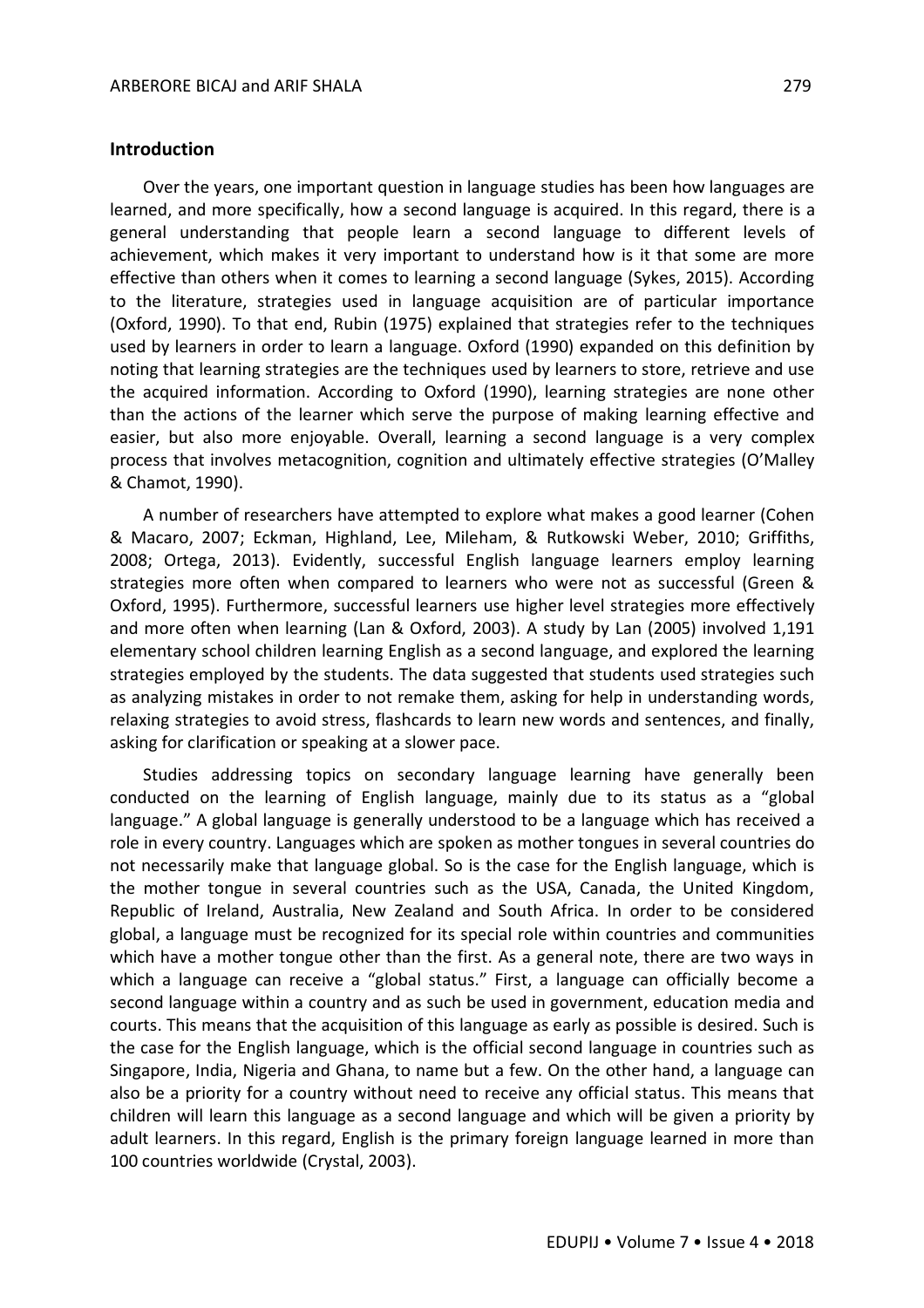#### ARBERORE BICAJ and ARIF SHALA 280

Due to its global status, English is learned worldwide. Therefore, understanding how best to teach and learn English as a second language is of particular importance to researchers and scholars. The current study will examine the Communicative Language Teaching (CLT) approach and the Task-based approach, with special focus on the advantages and disadvantages of both methods.

In addition, this paper will argue that in both approaches, the role of the teacher is key since teachers serve as role models during language learning. Humans have an incredible capacity to learn and a significant part of human learning happens either on purpose or accidently when observing the behaviors of others. Unlike other forms of learning, in observational learning, one single model can transmit new forms of thinking and acting to an unlimited number of people across different locations, testifying to the multiplicative power of observational learning (Bandura, 1999). Evidently, learners model their teachers during communication in a foreign language, and in doing so they are unable to discriminate between proper language structures and their teacher's mistakes. When it comes to the theoretical models addressed in this paper, the teacher is the model and learners model the vocabulary, phrases and overall language of the teacher. While teachers continue to serve as role models, technological developments (i.e., language learning software) has the capacity to mitigate this situation.

#### *Theoretical approaches to language learning*

In a globalized world where interdependence is increasing and learning languages has become invaluable to career and educational prospects, understanding the theories on second language learning has become more important than ever (Zhou & Niu, 2015). When it comes to language learning, there are several theoretical models discussed in the literature, with a clear distinction between the two major theoretical models, namely the structural method and the communicative method.

According to the structural approach, learners learn specific forms of a language, as well as learn their meaning. On the other hand, the communicative method maintains that learning happens when learners are able to use the language in much the same way that they use their native language (Zhou & Niu, 2015). According to this method, the learners will learn semantics and other formal properties of the language without drawing specific attention to them (Widdowson, 1990).

It ought to be clarified that there is no perfect one-size-fits-all method for all learning situations (Zhou & Niu, 2015). Widdowson (1990) argued that teachers have had the tendency to rely on one method over the other. Instead, each method should be used in a way that complements the other, and both should be integrated when teaching a foreign language (Zhou & Niu, 2015). Based on the existing literature, this paper will compare two methods of learning and teaching a second language, while focusing on their advantages and disadvantages, with an emphasis on the role of the teacher in facilitating learning.

At the same time, if the focus is on Bandura's approach that treats learning through observation, teachers can be accepted as a model and key learning factor (Bandura, 1986). Bandura considers observational learning as an advanced capacity for expanding knowledge and competencies more rapidly through diverse models, considering that social modeling cuts the learning process (Bandura, 2008).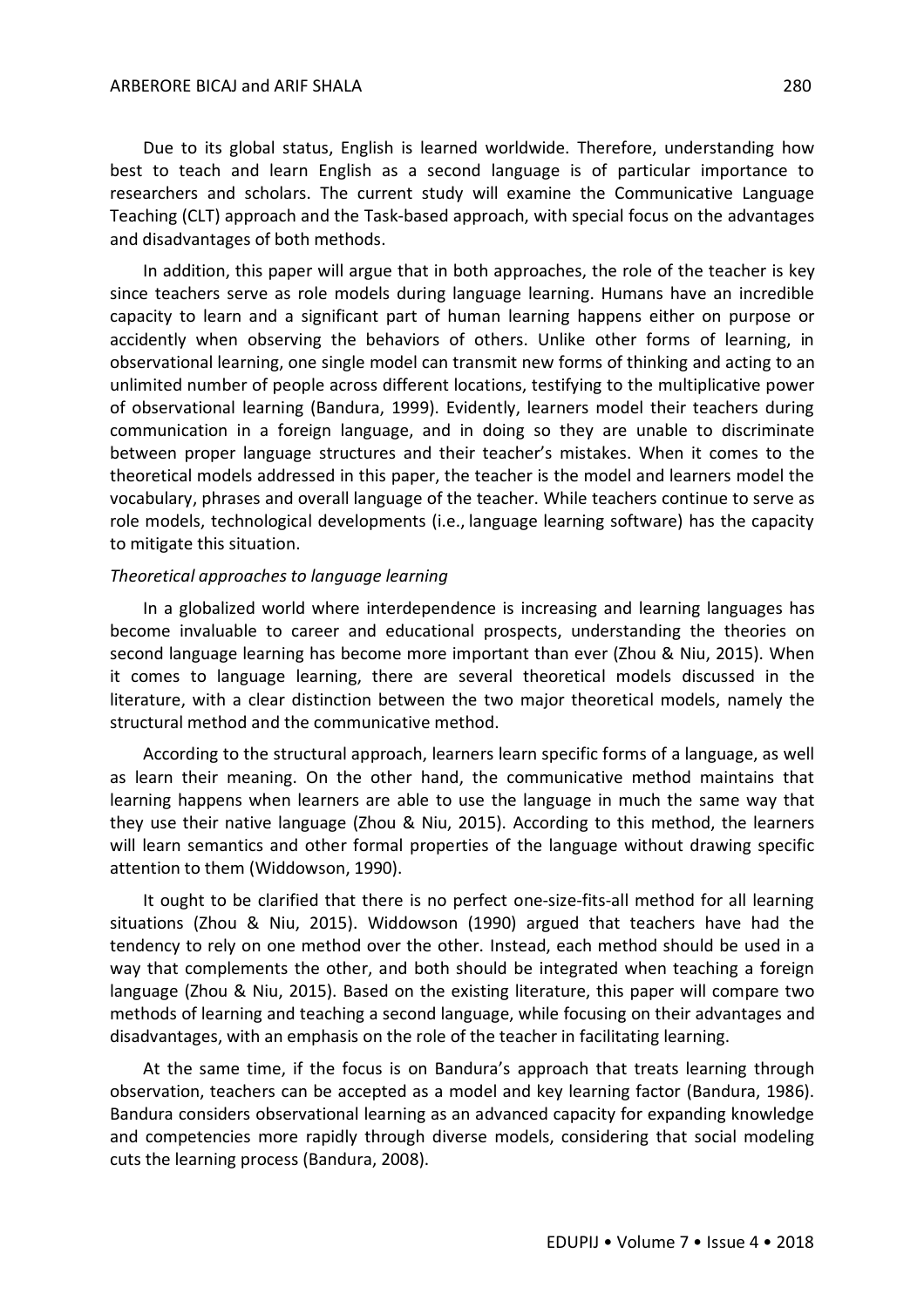#### *Communicative Language Teaching Approach (CLT)*

According to Daisy (2012), the Communicative Language Teaching approach (CLT) employs communication in language learning. To that end, CLT emphasizes communication skills as the most important competency in language teaching, and develops strategies to teach language based on the link between communication and language (Richards & Rodgers, 2001). Since its emergence in 1970, CLT has been the key model in teaching English as a second language (Zhou & Niu, 2015). Support for CLT came from Krashen (1981), who maintained that language acquisition is as a result of the use of language in situations where interaction and communication are fostered. Krashen (1981) is a supporter of the hypothesis that formal teaching of language structures does not enable learners to become fluent in communicating in the new language. Krashen (1985) emphasized the need for learners to be exposed to higher level language by the teacher. While they are not expected to immediately reproduce these structures, instead they can enjoy prolonged exposure to language before being expected to communicate themselves.

As noted by Richards and Rodgers (2001), CLT is successful because it pays attention to the social and functional meaning of language, in that the social meaning and communication of linguistic form is of equal importance. According to Hymes (1966), learners will not be able to use language in social settings if they learn only grammar or linguistics. It is therefore vital that the contexts of language be incorporated into the teaching of a language. Based on this method, communication is the starting point for establishing learning goals and instructional methods. This form of learning focuses on developing the competencies necessary to communicate, and has evidently spread globally (Zhou & Niu, 2015).

Since CLT emphasizes the learning of communicative competencies, it means that the focus is on teaching fluency. The latter refers to the use of language to interact in a meaningful and comprehensible manner (Zhou & Niu, 2015). The CLT approach argues that language is a tool to interact in social situations and as a result, communication ought to be the cornerstone of language learning and language teaching (El-Dakhs, 2015). The books developed according to the CLT approach are composed of chapters titled, for example, education, job interviews, or apologizing. While communicating, learners are encouraged to be fluent and not to focus on the errors they make, as errors are viewed as an accepted side effect of language learning (Nassaji & Fotos, 2011).

Due to this emphasis, a considerable amount of literature has been published which points out that the focus on fluency is a key disadvantage to this method as it favors native speakers (Chang, 2011). In this regard, Harmer (2003) explains that by "avoiding" focusing on the teaching and learning of grammar, students have come to develop fluency that is inaccurate. CLT tends to draw attention to fluency and as a result, places considerably less emphasis on accuracy. An example would be the manner in which CLT approaches errors. Generally, errors are viewed as a signal of failure on the part of students and teachers; but in the CLT approach, errors mean that one is making progress in the route to internalizing the language being learned. On that note, CLT also emphasizes certain approaches towards dealing with errors. To elaborate, if the error is unrelated to already learned concepts, it should be avoided. Similarly, the teacher ought to avoid correcting mistakes which could lead to loss of concentration on the communication task in hand, or if it interferes with the students' motivation or class dynamics. This approach of teachers has reportedly led to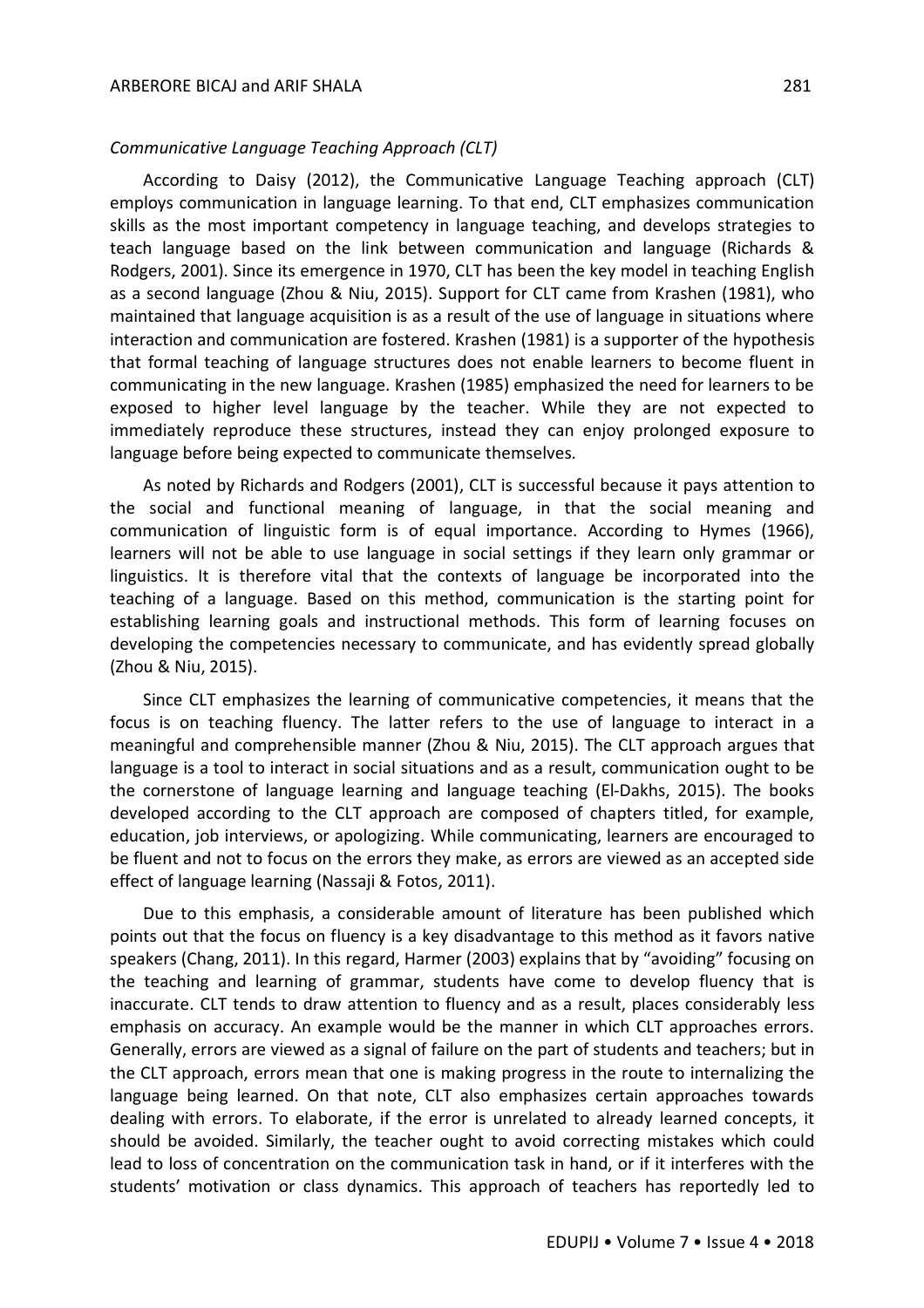students feeling neglected by the fact that their mistakes were left uncorrected, whilst others reported feeling that they were not making any progress (Zhou & Niu, 2015).

CLT generally focuses on ensuring that learners interact with the language; that is, that they use it in different activities with the underlying assumption being that students will eventually, sooner or later, learn the grammar rules as well. The learning of grammar rules ought to take place naturally as the language is used (Widdowson, 1990; Zhou & Niu, 2015). However, reality shows that this transition is not as natural as originally thought, with learners not acquiring grammatical knowledge through communication (Widdowson, 1990). In CLT, teachers rely on materials, roleplays, dialogue and other activities which emphasize and stimulate communication with the aim of developing language writing and speaking skills (Zhou & Niu, 2015). According to the literature, the CLT approach has led to problems in teaching English as a second language among foreign learners, since it can make learners feel insecure about their learning. Regardless of the severe criticism it has attracted, CLT remains the preferred approach in teaching English language among foreigners (Savignon, 1991). Compared to traditional approaches in teaching foreign languages, which do not lead to fluent second language users, CLT was seen as a welcome change (El-Dakhs, 2015).

#### *Task-based learning (TBL)*

Task-based Language (TBL) teaching is a form of communicative approach, in that it urges learners to interact in the language they are learning (Huang, 2016). It is therefore important to understand what the term "task" refers to. According to Breen (1987), tasks encompass all the learning activities which have a preset objective, content to be learned, specified strategies and a set of outcomes for learners who engage in this activity. Similarly, Nunan (1989) refers to tasks as the work done within a classroom in order to interact and produce in the language one intends to learn. Accordingly, tasks have specific goals (i.e., communication), procedures (i.e., activities completed by learners), as well as teacher and learner roles (i.e., the role in completing tasks) and finally classroom settings (Nunan, 2011). To that end, in this process, the meaning is the most important and the form comes secondary.

In TBL there are three types of tasks. The first refers to information-gap tasks or tasks focusing on transferring information from one learner to another. Second is the reasoninggap task, which refers to the development of new information through reasoning, perception of patterns, perception of links, inferring or deductive thinking. Finally, the opinion-gap refers to tasks which enable learners to share their feelings, thoughts, and preferences in relation to a specific development or situation (Prabhu, 1987). On the other hand, Pattison (1987) specified seven types of tasks namely, role play and conversation, questions and answers, interaction strategies, picture stories, discussions, decisions, and puzzles and problems. A final classification was provided by Richards (2001), who argued that tasks can be of several types including, but not limited to, jigsaws, solving problems and decision making.

Task-based activities have been the focus of research studies mainly for pedagogical reasons. According to the interactions theory, task-based activities enable learners to interact with the language (Bao & Du, 2015), while also enhancing the participation and confidence of the learners and thereby encouraging them to speak fluently (Lopes, 2004; Tinker Sachs, 2007). One problem applying task-based activities has proven to be in cases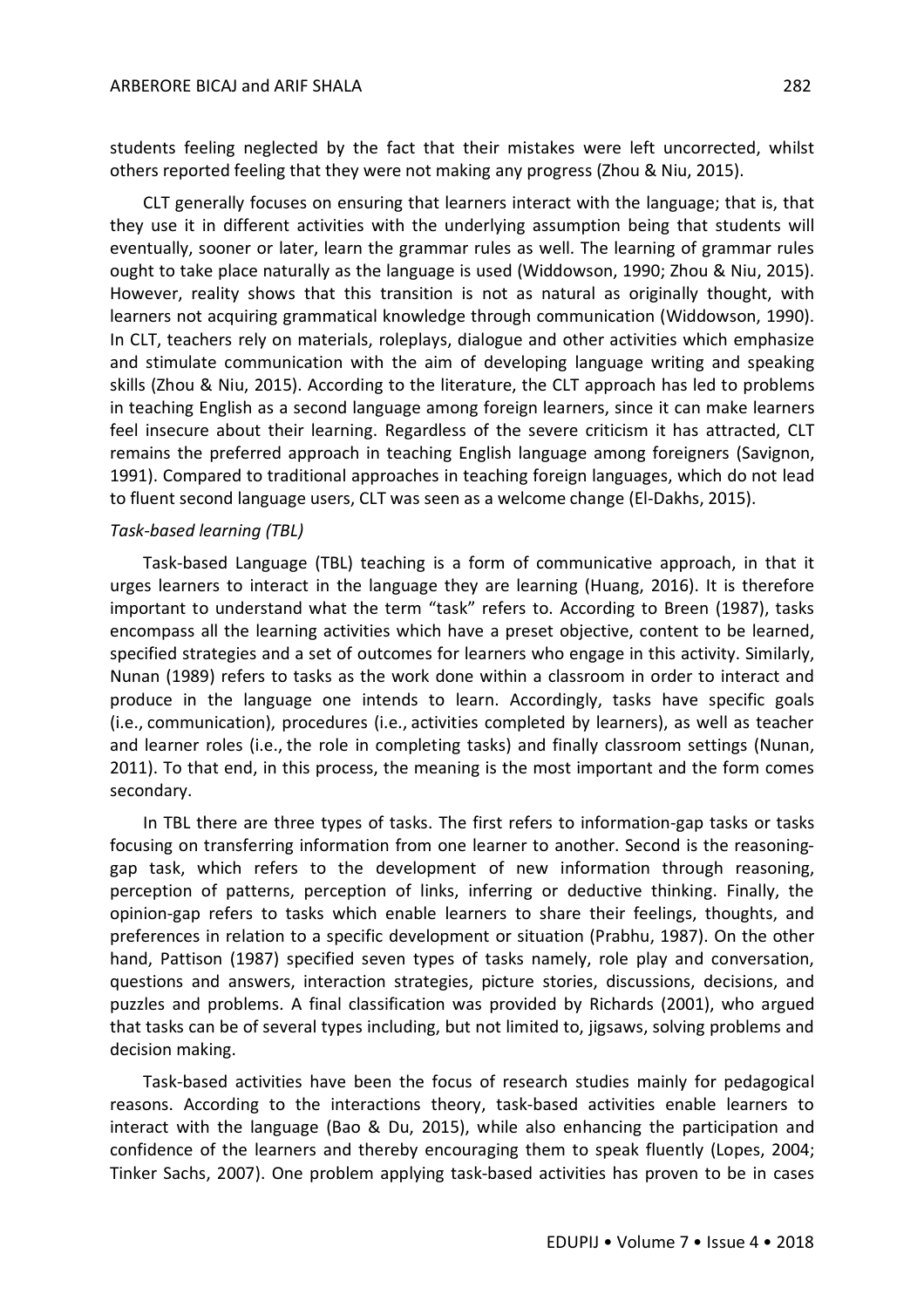where learners are in the early stages of second language learning and who are more likely to engage in conversation unconnected with the task assigned to them (Bruton, 2005; Carless, 2008). However, some literature suggests that regardless of language acquisition level, task-based activities enable learners to analyze and develop language as well as develop strategies to address specific tasks (Antón & DiCamilla, 1998).

#### *Influence of teachers as role models in language learning*

Language experts argue that the most appropriate models of language use emerge from native language speakers. Linguists start from the intuition of the native speaker, using the quantities of their speech, until the language teachers encourage their students to be like native speakers (Cook, 1999).

In the third edition of the Harmer script, titled "The practice of English language teaching," the following issues are also highlighted: Modifications in attitudes to language study, with serious attempts to improve classroom procedures, and acknowledgement that teacher development is key to the quality of student experience (Harmer, 2001).

If these issues are linked with the pedagogical aspect in learning a foreign language, the need and role of the teachers in learning a second language becomes immediately clear.

But before that, the awareness of students to learn a foreign language is emphasized, through the use of correct forms, because errors arise from not knowing the rules of the target language, forgetting them or from not paying attention. The author Byalistok, first gave a theoretical framework regarding the role of conscious knowledge, until Rutherford and Smith in 1985 argued that "raising consciousness" draws the attention of students through the recognition of formal language properties which facilitate language learning. Up until now, behaviorists have rejected this theory, considering consciousness not epiphenomenal, playing no causal role in human life (Schmidt, 1990).

Therefore, there is a controversial approach between linguists and psychologists regarding the importance of consciousness in learning a foreign language through the rules on one side, and on the other, the minimal role of consciousness, in this matter.

Settings in which the teacher is the person responsible to develop and monitor learning pose two important disadvantages. First, it is in these settings that learners can display boredom, and learning a foreign language easily becomes an experience stripped of any sense of enjoyment. Secondly, language cannot be learned if the student is not willing to explore the language. It is this exploration of the language and experiencing it that is linked to students' enjoyment of learning (Tinkle, 1985; Zhou & Niu, 2015). According to Lewis (1986), what we explore by ourselves remains with us far longer than what is told to us. Evidently, the role of the teacher in learning a second language is invaluable.

The teacher-student relationship is key to learning and teaching, and it is this relationship that determines the learning settings in different countries (Telli, den Brok, & Cakiroglu, 2007; Yu & Zhu, 2011). This relationship is key to class management (Doyle, 1986), and student engagement in learning (Brekelmans, Sleegers, & Fraser, 2000). Furthermore, the learner-teacher relationship determines a whole range of vital factors including, but not limited to, the attitudes of learners towards learning, motivation and achievement (Brekelmans, den Brok, van Tartwijk, & Wubbels, 2005). In addition, many studies have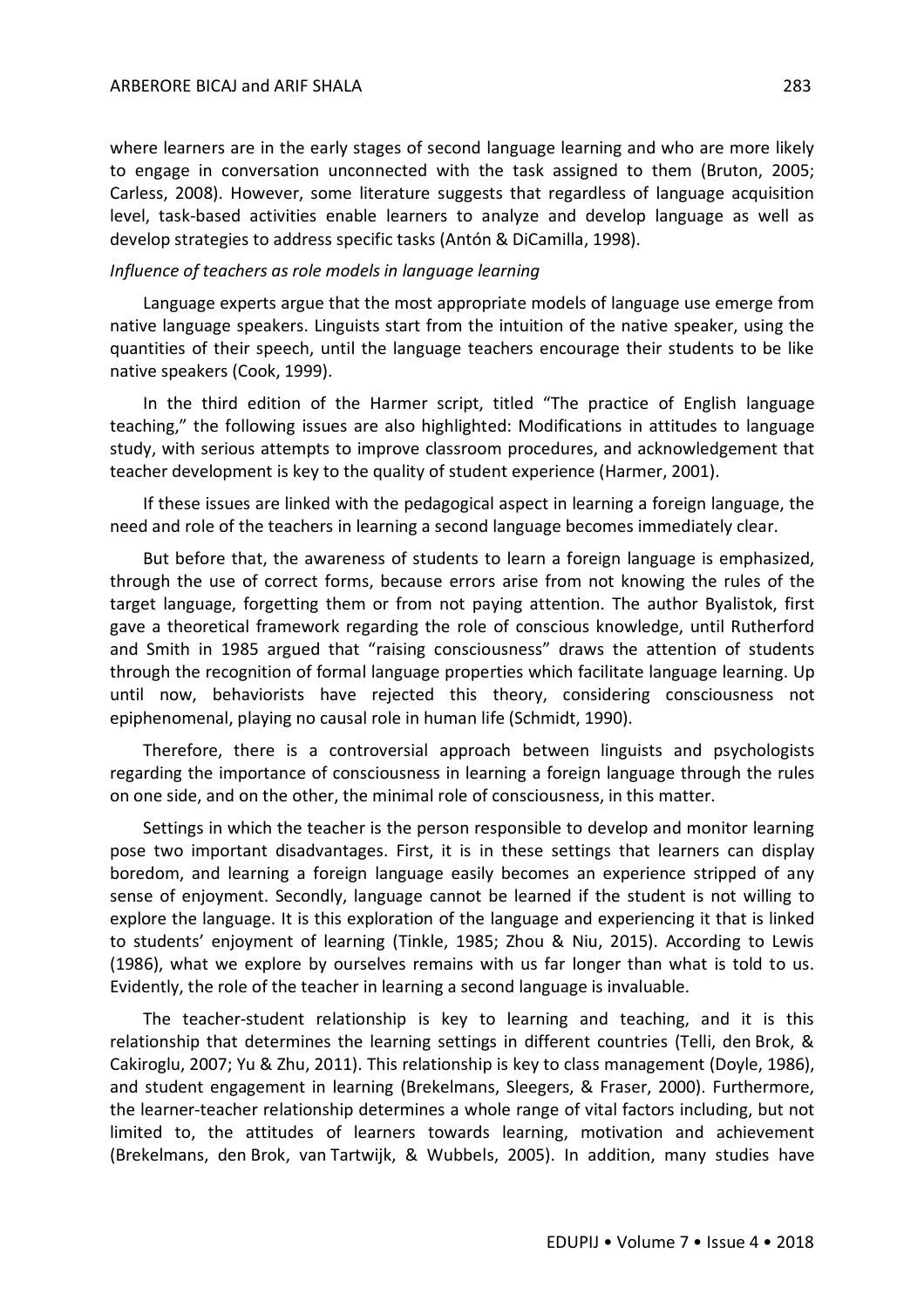reported that the perceptions held by students on teachers' behaviors, predicted motivation and performance in learners regardless of the subject being taught (den Brok et al., 2005).

Similarly, the characteristics of teachers (i.e., cooperation vs. dominance) have been linked to student performance in a number of countries such as the Netherlands (Brekelmans, Wubbels, & Créton, 1990; Wubbels & Brekelmans, 2005), Australia (Henderson, 1995), Singapore (Goh & Fraser, 1998), and South Korea (Kim, Fisher, & Fraser, 2000). As such, it has impacted students' enjoyment, confidence and persistence (den Brok, 2001). Waldrip and den Brok (2003) argued that the cultural background of the teacher is also important, as this has been found to result in conflict when students' expectations are not in accordance with those of their teacher. The role of the teacher above all is to ensure that the student is stimulated to learn and to prevent learners from distancing themselves from learning (AlDhafiri, 2015), whilst ensuring that learners remain active in their learning, and ensuring that the process is learner-centered (Brekelmans et al., 2000). Additionally, students were found more likely to participate in activities and collaborate when they perceived the teacher to be interactive and close to them. On the other hand, learners with teachers who refused to be close to their students were found to be not motivated to engage in learning (Brekelmans et al., 2000).

Motivation is considered to be the main determinant in the learning process of second/foreign language acquisition. This was noted by two Canadian psychologists, Gardner and Lambert, who grounded motivation research, and respectively, motivational theory. They developed the Attitude/Motivation Test Battery (AMTB), and identified that the primary emphasis is based more on motivation components of the social environment, than the foreign language classroom. This means that Gardner's motivation construct does not include cognitive aspects of motivation to learn (Dornyei, 1994).

Finally, there is overwhelming research to be found in the literature emphasizing the undeniable impact of teacher characteristics on student enjoyment of learning, confidence, and learning efforts (den Brok, 2001; den Brok et al., 2005; den Brok, Fisher, & Scott, 2005). While there has been considerable research on the link between teacher characteristics and student learning, there has been little on the impact of teachers as role models in second language learning.

It is the argument of this paper that students learn from teachers by observing their interaction with the language. According to the social learning theory of Albert Bandura, learning can happen through observing the behaviors of others. In supporting his theory, Bandura coined the term observational learning (modeling) in order to explain how people learn by watching others. Observational learning happens when there is a model, a person acting or behaving in a certain way. Finally, learning happens when there is a model present, a real person or a fictional character, showing behaviors in books, on television, or through online media (Bandura, 1999). Observational learning is one of the key concepts of the social learning theory (Bandura, 1977). The theory postulates that learning happens by observing others behave (Groenendijk, Janssen, Rijlaarsdam, & van den Bergh, 2013)**.** This form of learning allows learners to develop skills and knowledge from information gathered from the observation of models (Bandura, 1986; Rosenthal & Zimmerman, 1978). It is of paramount importance to clarify that modeling is not a form of mimicry, as it can lead to new and innovative behaviors. The most advanced form of observational learning is attained through abstract modeling. In abstract modeling, observers are able to gather rules applying to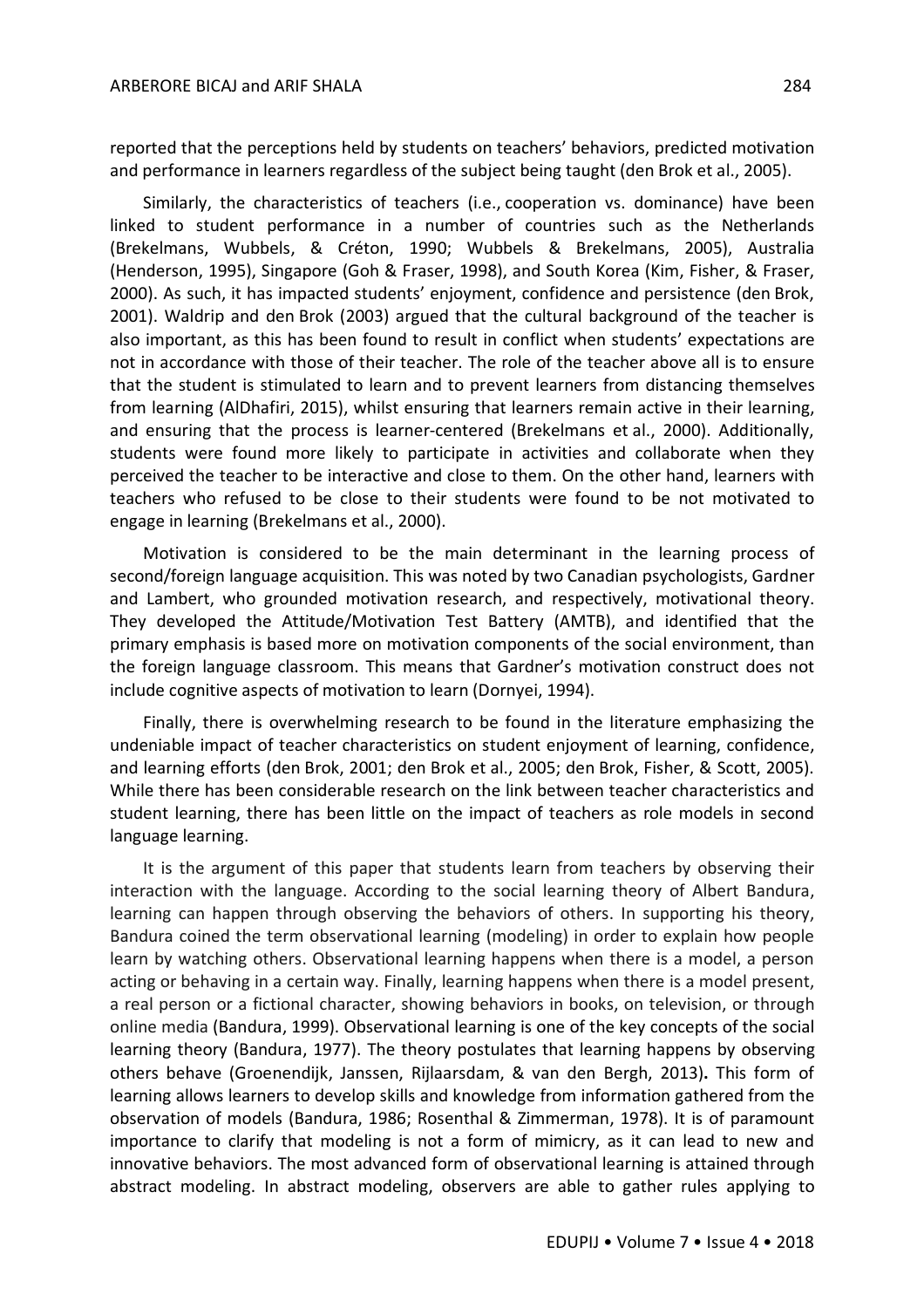actions and judgments. In cases when people successfully gather rules, they are able to apply them to novel actions which, although unique, tend to rely on the same or similar rules (Bandura, 1999).

When it comes to theoretical approaches such as communicative and task-based methods of teaching a second language, the teacher serves as a role model. Students reproduce expressions, words and terminologies used most often by the teacher. Similarly, in cases of nonnative English speaking teachers, learners will also reproduce any mistakes made by the teacher. This paper argues that technological developments, when it comes to software in learning a second language, will help mitigate the situation and compliment teachers as role models. Online learning is the source of learning in the new century, with students learning as much from online sources as they do from teachers.

#### **Discussion and Conclusion**

The role of the teacher is often considered ineffective, especially when emphasizing learning by exploring, rather than learning from others. In this case, the authors, Schank, Berman, and Mackpherson (1999), considered that the life requires us to *do*, more than it requires us to *know*, in order to function; so it may be related to learning by doing, nowadays when schools are in need of radical change. Starting from this perspective, students will better perform useful tasks, if we let them do it (as cited by Reigeluth, 1999).

While teachers serve as role models in classrooms worldwide, in cases when English is not the native language of the teacher, it can easily lead to students learning the wrong vocabulary or grammar rules. Fortunately, developments in technology can mitigate this situation by providing additional sources of learning to complement the learners' exposure to non-native English speaking teachers. In this case, the linguists associate the use of foreign language by applying native language models, while language teachers encourage the pupils to be like native speakers!

Technological developments of recent years have resulted in an increased number of online courses and web-based learning opportunities. This process has significantly increased the interaction possibilities between teachers and students, as well as amongst students themselves (Hajebi, SeddiQ, Fahandezh, & Salari, 2018). These developments have ultimately resulted in learners gaining more freedom in managing their own learning, without being dependent upon teachers or other factors (Hajebi et al., 2018). Now, more than ever before, learners have the freedom to decide when to engage in learning activities (Khany & Khosravian, 2014). It is this convenience in particular that is most valued in webbased learning (Shi et al., 2006). Evidently, the opportunity entailed within web-based learning is one that is rather more valued by adult learners of foreign languages, as it is they who are generally too busy to consider classroom-based learning. It is through this type of learning that students can exercise control over their learning (Hajebi et al., 2018), but in the meantime also develop the skill to learn individually (Khany & Khosravian, 2014). In the literature, there is evidence that in many countries, teachers of English as a foreign language increasingly prefer the utilization of technology-based learning in comparison to other approaches (Khazai, Vahid Dastjerdi, & Talebi Nejhad, 2011).

Recently, efforts to develop software programs which could be applied to independent and individual learning have increased, and it is through these programs that learners can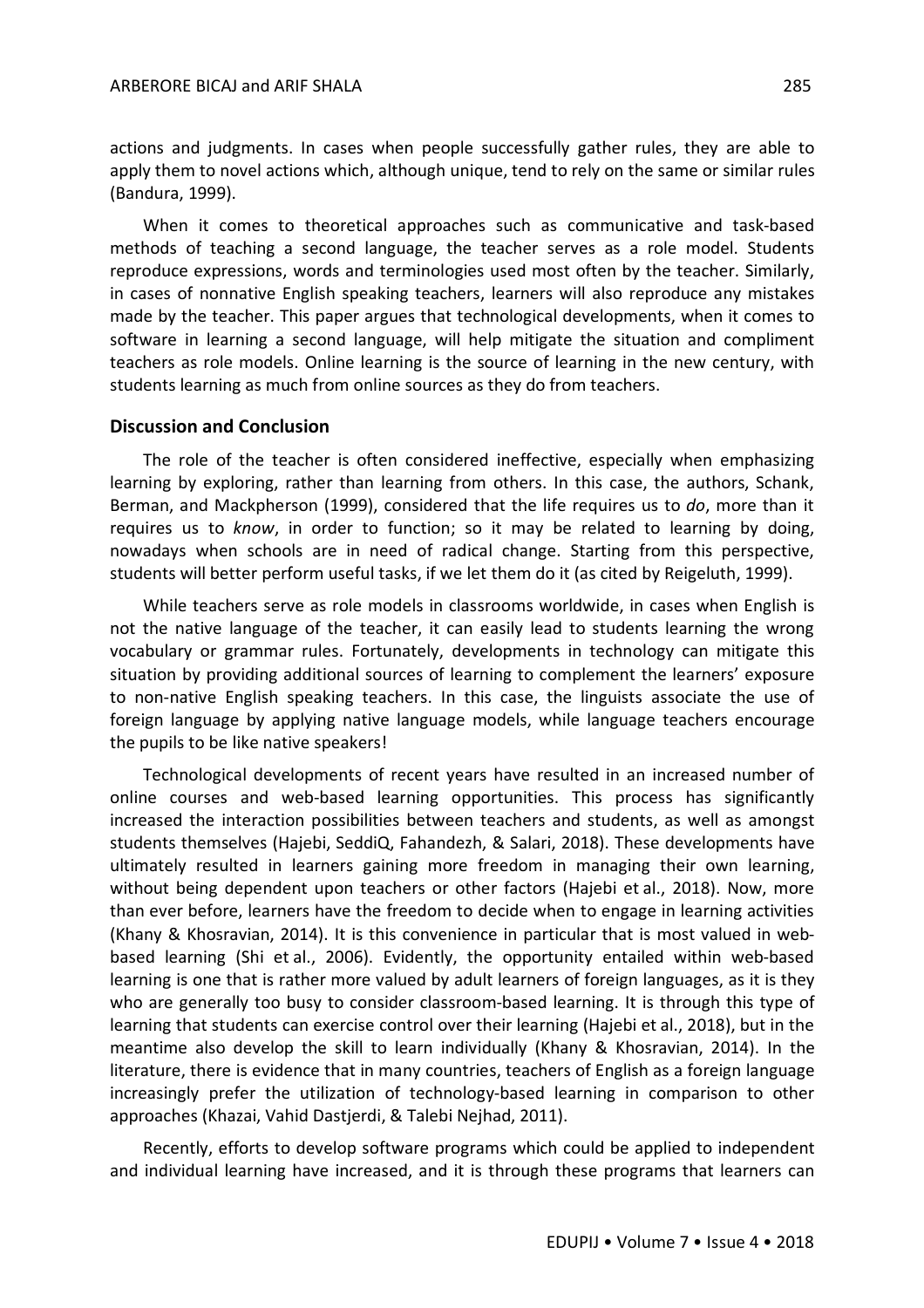discover words and thereby increase their vocabulary (Tozcu & Coady, 2004). In a study assessing the learning of vocabulary, it was discovered that learners who were exposed to pictures in web-based learning programs performed better in vocabulary tests compared to students who were exposed to videos (Yusuf, Sim, & Su'ad, 2014). Evidently, researchers and scholars are continuously emphasizing the potential of using technological developments in language learning (Chang & Lehman, 2002). It is argued that students are able to monitor, control and construct meaning, while being exposed to different web-based teaching programs (Juwah et al., 2004).

In terms of the developments seen in recent years, weblogs (blogs) have been the focus for a number of researchers and experts (Richardson, 2004). Blogs are a very popular form of information sharing, communication and online publishing, and as such, they are expected to become a vital part of web-based learning (Hajebi et al., 2018). It is argued that blogs enable learners to collaboratively learn alongside other learners, as well as to share their knowledge whilst publishing their own experiences (Shafaei & Abdul Rahim, 2015).

In conclusion, nowadays there are a wealth of resources that can be utilized by learners of English as a foreign language. Web-based learning is an extremely important form of learning, since it exposes learners to models other than their teacher as the traditional source from whom they can learn. To summarize, the most influential theoretical models place the emphasis on communication and in learning to communicate. The task-based approach, where teachers are generally the primary role model, is based on the relations that teachers build with their students, and on the attitudes of the student toward learning, as well as their motivation and achievement. Given this, the role of the teacher may be seen to increase, depending on the way that they apply improvements to the classroom education process, as well as seeking out opportunities for professional development that affect the quality of their students' experiences. It is through web-based learning that learners can expand their learning opportunities and expose themselves to language patterns generally associated with native speakers.

#### **Notes**

Corresponding author: ARBERORE BICAJ

### **References**

- AlDhafiri, N. R. (2015). The Role of Interpersonal EFL Teacher Behaviour in Enhancing Saudi Students' Learning. *International Journal of English Language Teaching, 2*(1), 47-55.
- Antón, M., & DiCamilla, F. (1998). Socio-cognitive functions of L1 collaborative interaction in the L2 classroom. *The Canadian Modern Language Review, 54*(3), 314-342.
- Bandura, A. (1986). *Social foundations of thought and action: A social cognitive theory*. Englewood Cliffs, NJ: Prentice Hall.
- Bandura, A. (1999). Social Cognitive Theory: An Agentic Perspective. *Journal of Social Psychology, 2*(1), 21-41.
- Bandura, A. (2008). *Observational Learning.* Wiley Online Library. Retrieved from https://onlinelibrary.wiley.com/doi/abs/10.1002/9781405186407.wbieco004.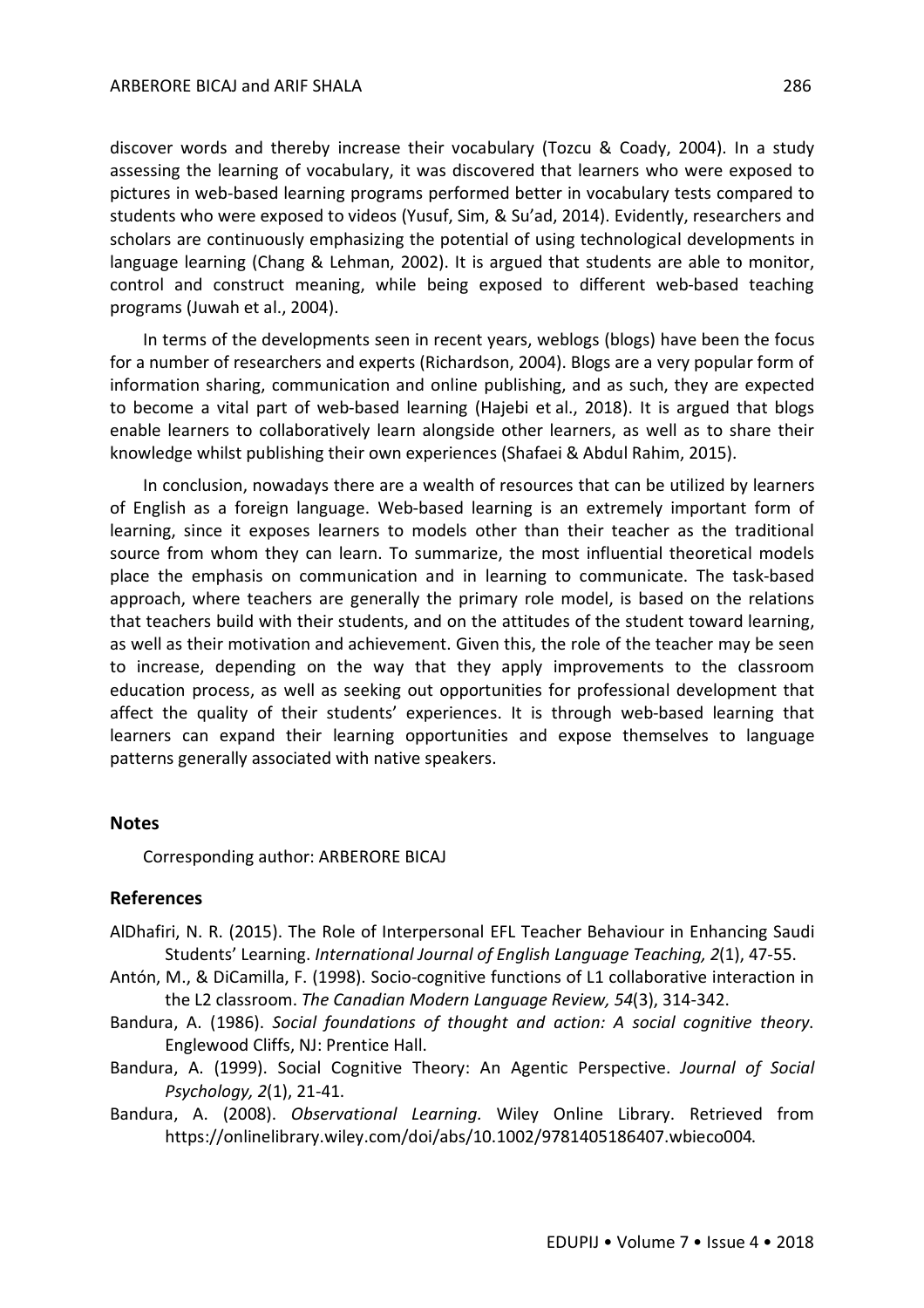- Bao, R., & Du, X. (2015). Learners' L1 Use in a Task-based Classroom: Learning Chinese as a Foreign Language from a Sociocultural Perspective. *Journal of Language Teaching and Research, 6*(1), 12-20.
- Breen, M. (1987). Learner Contributions to Task Design. In C. Candling, & D. Murphy (Eds.), *Language Learning Tasks*.(pp. 3-46). Englewood Cliffs, NJ: Prentice Hall.
- Brekelmans, M., den Brok, P., van Tartwijk, J., & Wubbels, T. (2005). An interpersonal perspective on teacher behaviour in the classroom. In L. V. Barnes (Ed.), *Contemporary Teaching and Teacher Issues* (pp. 197-226). New York: Nova Science Publishers.
- Brekelmans, M., Sleegers, P., & Fraser, B. (2000). Teaching for active learning. In R. J. Simons, J. van der Linden, & T. Duffy (Eds.), *New Learning* (pp. 227-242). Dordrecht, Netherlands: Springer.
- Brekelmans, M., Wubbels, T., & Créton, H. A. (1990). A study of student perceptions of physics teacher behaviour. *Journal of Research in Science Teaching, 27*(4), 335-350.
- Bruton, A. (2005). Task-based language teaching: for the state secondary FL classroom? *The Language Learning Journal, 31*(1), 55-68.
- Carless, D. (2008). Student use of the mother tongue in the task-based classroom. *ELT Journal, 62*(4), 331-338.
- Chang, M. M., & Lehman, J. D. (2002). Learning foreign language through an interactive multimedia program: An experimental study on the effects of the relevance component of the ARCS model. *CALICO journal*, 81-98.
- Chang, S.-C. (2011). A Contrastive Study of Grammar Translation Method and Communicative Approach in Teaching English Grammar. *English Language Teaching, 4*(2), 13-24.
- Cohen, A. D., & Macaro, E. (Eds.). (2007). *Language Learner strategies: Thirty years of research and practice.* Oxford: Oxford University Press.
- Cook, V. (1999). Going beyond the Native Speaker in Language Teaching: *TESOL Quarterly, 33*(2), 185-209.
- Crystal, D. (2003). *English as a global language*. Cambridge, UK: Cambridge University Press.
- Daisy. (2012). Communicative Language Teaching A Comprehensive Approach to English Language Teaching. *Language in India, 12*(2), 249-265.
- Den Brok, P. (2001). *Teaching and student outcomes*. Utrecht: W. C. C.
- Den Brok, P., Fisher, D., Brekelmans, M., Rickards, T., Wubbels, T., Levy, J., & Waldrip, B. (2003). Students' Perceptions of Secondary Science Teachers' Interpersonal Style in Six Countries: A Study on the Cross National Validity of the Questionnaire on Teacher Interaction.
- Den Brok, P., Fisher, D., & Scott, R. (2005). The importance of teacher interpersonal behaviour for student attitudes in Brunei primary sciences classes. *International Journal of Science Education, 27*(7), 765-779.
- Den Brok, P., Levy, J., Brekelmans, M., & Wubbels, T. (2005). The effect of teacher interpersonal behaviour on students' subject-specific motivation. *The Journal of Classroom Interaction*, 20-33.
- Dornyei, Z. (1994). Motivation and Motivating in the Foreign Language Classroom. *The Modern Language Journal, 78*(3), 273-284.
- Doyle, W. (1986). Classroom Management Techniques and Student Discipline.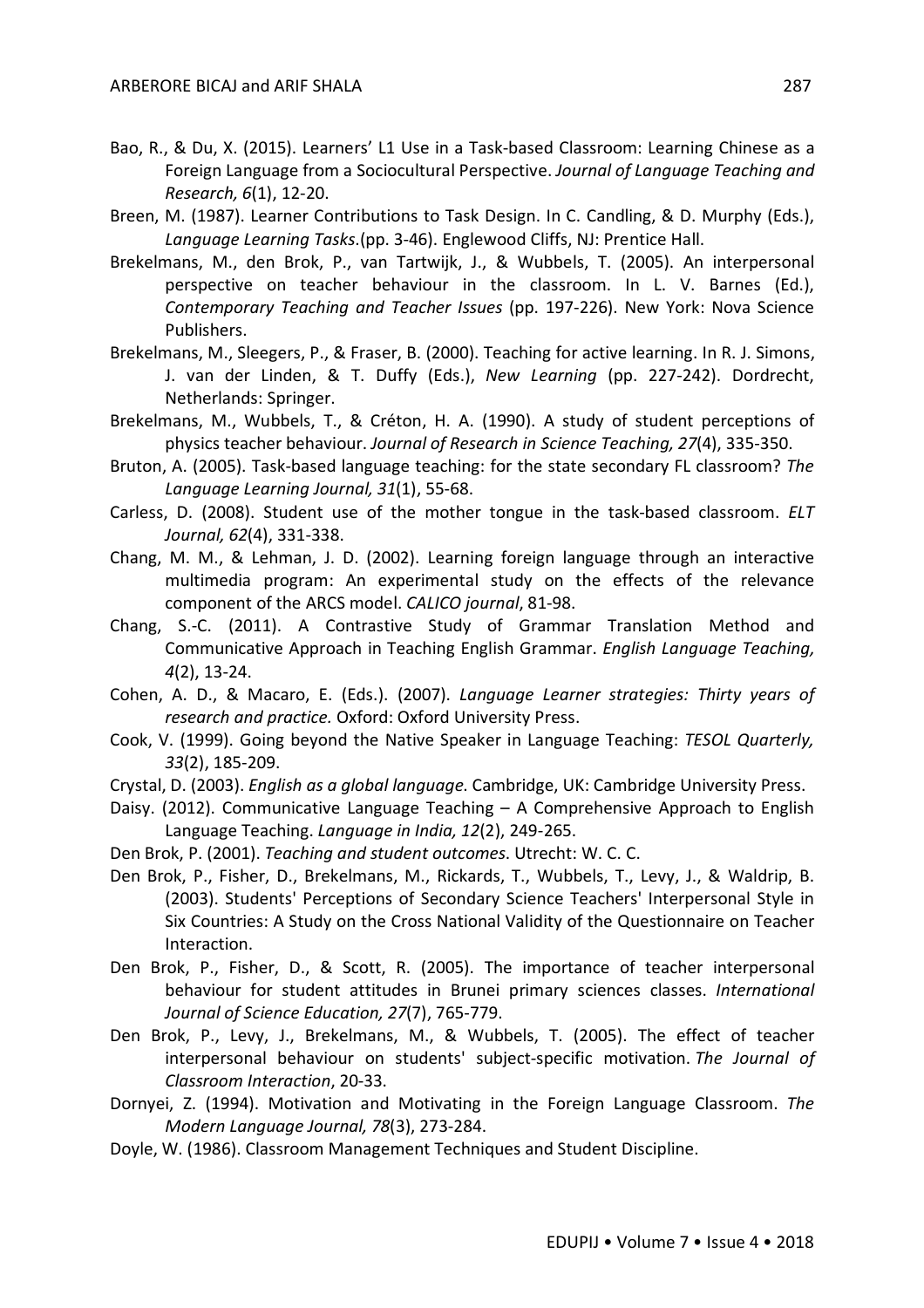- Eckman, F. R., Highland, D., Lee, P. W., Mileham, J., & Rutkowski Weber, R. (Eds.). (2010). *Second language acquisition theory and pedagogy.* Abingdon: Routledge.
- El-Dakhs, D. A. (2015). The Integration of Form-focused Instruction within Communicative Language Teaching: Instructional Options. *Journal of Language Teaching and Research, 6*(5), 1125-1131.
- Fisher, D., Waldrip, B., & den Brok, P. (2005). Students' perceptions of primary teachers' interpersonal behavior and of cultural dimensions in the classroom environment. *International Journal of Educational Research, 43*(1-2), 25-38.
- Goh, S. C., & Fraser, B. J. (1998). Teacher interpersonal behaviour, classroom environment and student outcomes in primary mathematics classes in Singapore. *Learning Environments Research, 1*(2)*,* 199-229.
- Green, J., & Oxford, R. (1995). A closer look at the learning strategies, L2 proficiency, and gender. *TESOL Quarterly*, *29*(2), 261-297.
- Griffiths, C. (2008). Teaching/learning method and good language learners. In C. Griffiths (Ed.), *Lessons from Good Language Learners* (pp. 49-60). Cambridge: Cambridge University Press.
- Groenendijk, T., Janssen, T., Rijlaarsdam, G., & van den Bergh, H. (2011). The Effect of Observational Learning on Student's Performance, Processes, and Motivation in two Creative Domains. *British Journal of Educational Psychology, 83*(1), 3-28.
- Groenendijk, T., Janssen, T., Rijlaarsdam, G., & van den Bergh, H. (2013). Learning to be creative. The Effects of Observational Learning on Students' Design Products and Processes. *Learning and Instruction, 28*, 35-47.
- Hajebi, M., SeddiQ. T., Fahandezh, F., & Salari, H. (2018). The Role of Web-based Language Teaching on Vocabulary Retention of Adult Pre-intermediate. *Journal of Language Teaching and Research, 9*(2), 372-378.
- Han, L. (2014). Teacher's Role in Developing Learner Autonomy: A Literature Review. *International Journal of English Language Teaching, 1*(2), 21-27.
- Harmer, J. (2001). The Practice of English Language Teaching [Review of the book The Practice of English Language Teaching, by Tricia Hedge]. *ELT Journal, 57*(4), 401-405.
- Harmer, J. (2003). *How to teach English.* Beijing: Foreign Language Teaching and Research Press.
- Henderson, D. G. (1995). *A study of the classroom and laboratory environments and student attitude and achievement in senior Secondary Biology classes* (Unpublished Doctoral dissertation). Perth: Curtin University of Technology.
- Huang, D. (2016). A Study on the Application of Task-based Language Teaching Method in a Comprehensive English Class in China. *Journal of Language Teaching and Research, 7*(1), 118-127.
- Hymes, D. H. (1966). Two types of linguistic relativity. In W. Bright (Ed.), *Sociolinguistics*  (pp. 114-158). The Hague, Netherlands: Mouton.
- Juwah, C., Macfarlane-Dick, D., Matthew, B., Nicol, D., Ross, D., & Smith, B. (2004). Enhancing student learning through effective formative feedback. *The Higher Education Academy*, *140*.
- Khany, R., & Khosravian, F. (2014). Iranian EFL Learners' Vocabulary Development through Wikipedia. *English Language Teaching, 7*(7), 57-67.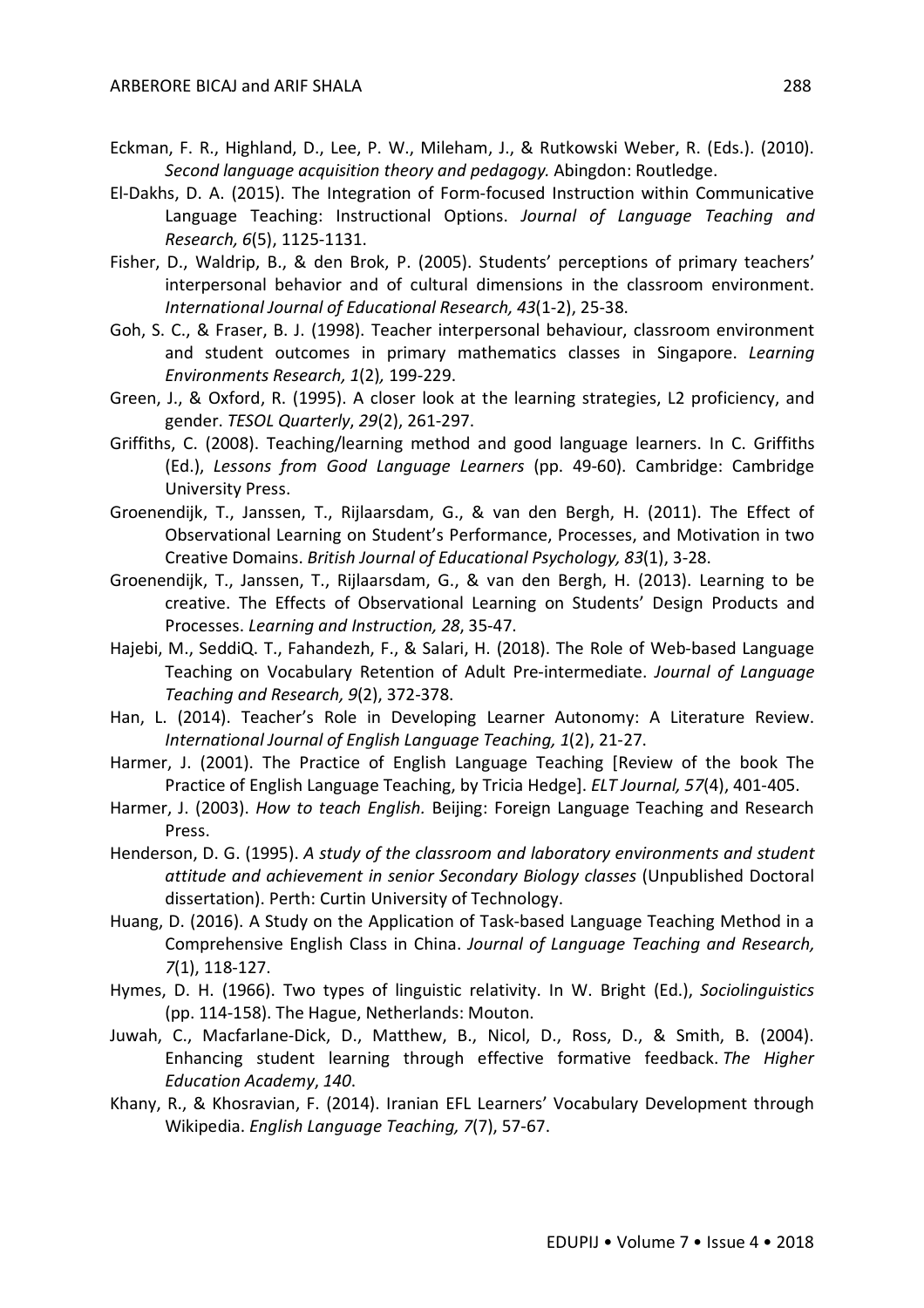- Khazai, S., Vahid Dastjerdi, H., & Talebinejhad, M. R. (2011).The role of mobile communications technology in teaching and learning English vocabulary. *Journal of Technology of Education, 6*(2), 135-142.
- Kim, H., Fisher, D., & Fraser, B. (2000). Classroom environment and teacher interpersonal behaviour in secondary science classes in Korea. *Evaluation and Research in Education, 14*(1), 3-22.
- Krashen, S. (1981). *Second language acquisition and second language learning*. Oxford: Oxford University Press.
- Krashen, S. (1985). *The input hypothesis: Issues and implications*. London: Longman.
- Lan, R. L. (2005). *Language learning strategy profiles of elementary school students in Taiwan*. Doctoral Dissertation, Graduate School of University of Maryland. Retrieved from http://drum.lib.umd.edu/bitstream/1903/2480/1/umi-umd-2352.pdf.
- Lan, R., & Oxford, R. L. (2003). Language learning strategy profiles of elementary school students in Taiwan. *International Review of Applied Linguistics in Language Teaching, 41*(4), 339-379.
- Lewis, L. H. (Ed.). (1986). *Experiential and simulation techniques for teaching adults* (No. 30). Jossey-Bass Inc Pub.
- Lopes, J. (2004). Introducing TBI for teaching English in Brazil: learning how to leap the hurdles. In B. L. Leaver & J. R. Willis (Eds.), *Task-based instruction in foreign language education* (pp. 83-95). Washington, DC: Georgetown University Press.
- Nassaji, H., & Fotos, S. (2011). *Teaching grammar in second language classrooms: Integrating form-focused instruction in communicative context.* London: Routledge.
- Nunan, D. (1989). *Designing Tasks for the Communicative Classroom.* Cambridge: Cambridge University Press.
- Nunan, D. (2011). *Task-Based Language Teaching*. Beijing: Foreign Language teaching and Research Press.
- O'Malley, J. M., & Chamot, A. U. (1990). *Learning strategies in second language acquisition*. Cambridge: Cambridge University Press.
- Ortega, L. (2013). *Understanding second language acquisition*. Abingdon: Routledge.
- Oxford, R. L. (1990). *Language learning strategies: What every teacher should know*. Boston: Heinle & Heinle.
- Pattison, P. (1987). *Developing Communication Skills.* Cambridge: Cambridge University Press.
- Prabhu, N. (1987). *Second Language Pedagogy: a perspective.* Oxford: Oxford University Press.
- Reigeluth, C. M. (1999). *Instructional – Design Theories and Models: A new Paradigm of Instructional Theory*. New York/London: Routledge.
- Richards, J. C. (2001). *Curriculum Development in Language Teaching*. Cambridge: Cambridge University Press.
- Richards, J. C., & Rodgers, T. S. (2001). *Approaches and methods in language teaching (2nd ed.).* Cambridge: Cambridge University Press.
- Richardson, W. (2004). Blogging and RSS. *What's It*.
- Rosenthal, T. L., & Zimmerman, B. J. (1978). Social Learning and. *Cognition (New York: Academic Press, 1978)*, 71-74.
- Rubin, J. (1975). *What the 'Good Language Learner' Can Teach Us*. *TESOL Quarterly, 9*(1), 41- 50.